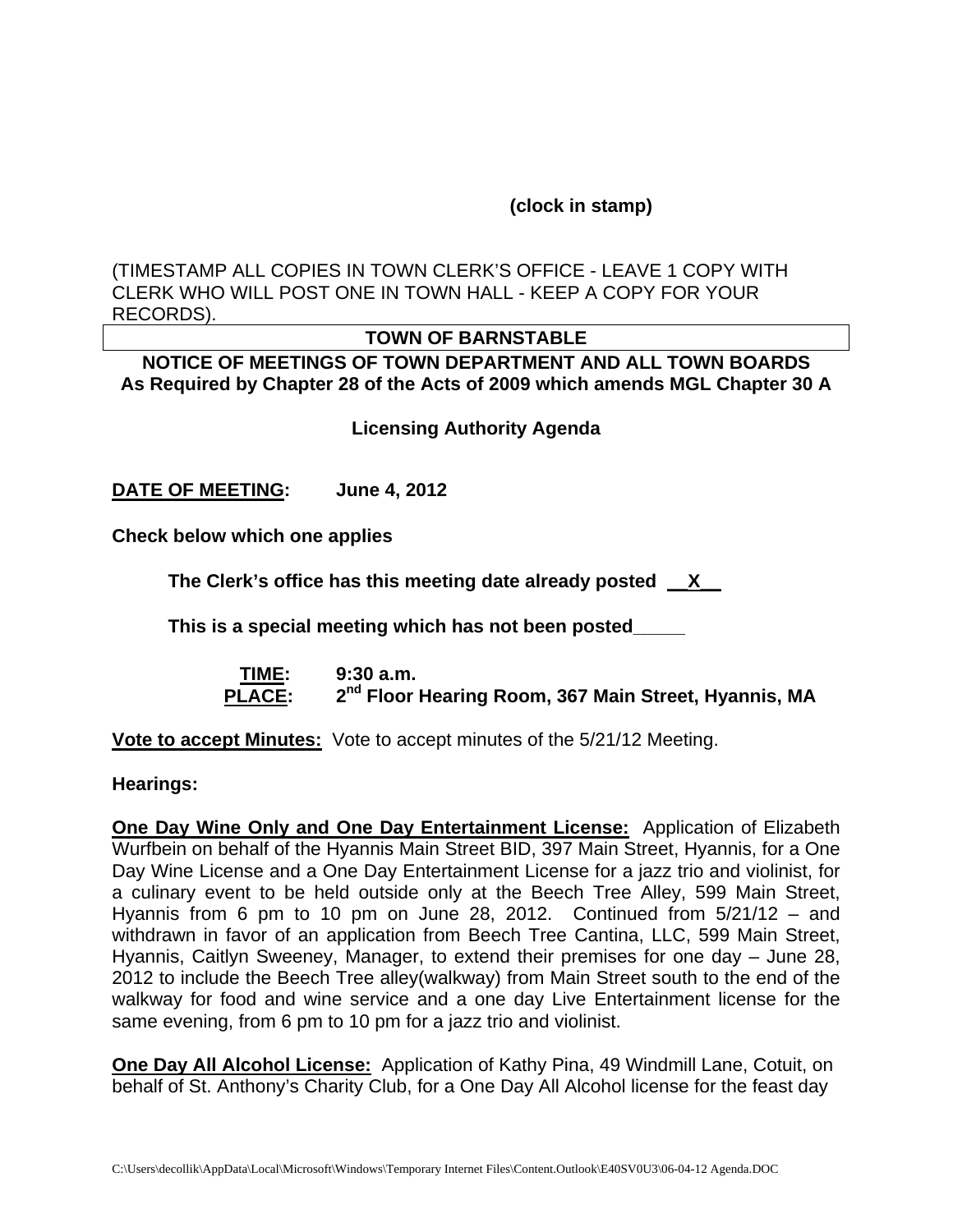of St. Anthony, June 9, 2012 from noon to 6 pm, to be held outside at the corner of Old Mill Road and Swift Avenue, Osterville.

**One Day Entertainment License:** Application of Reverend Bernard Harris on behalf of Zion Union Church, 805 Attucks Lane, Hyannis for a One Day Entertainment License for an Ethnic Food Festival to be held on the church grounds on Saturday, July 28, 2012 with craft vendors, from 11:00 am to 7:00.

**One Day Beer & Wine License:** Application of Rebecca C. Richardson, for the Rotary Club of Osterville's 18<sup>th</sup> annual Bluefish/Striped Bass Fishing Tournament for a One Dav Beer and Wine License for its annual event to be held at the Wianno Yacht Club, 101 Bridge Street, Osterville, outside in a tent on July 14, 2012 from 4 pm to 8 pm. There will be a barbeque, auction & small raffle.

**One Day Beer & Wine, Two One Day Alcohol and a One Day Entertainment Licenses:** Application of Gail C. Nightingale, for the Osterville Village Library, 43 Wianno Avenue, Osterville for a One Day Beer and Wine License and a One Day Entertainment License for a steel drum for June 24, 2012 for a clambake outside in a tent on the lawn from 4:00 pm to 10:00 pm, an All Alcohol license for June 28, 2012 for their "Mutts & Martini's" program from 5:00 pm to 8:00 pm, and a  $2<sup>nd</sup>$  All Alcohol license for June 29, 2012 for an auction from 5:00 pm to 10:00 pm.

**One Day Entertainment Licenses:** Application of Jennifer Pitta on behalf of Cape Cod Symphony Orchestra, 712A Main Street, Yarmouth Port, for eighteen (18) One Day Entertainment Licenses for concerts to be held at Barnstable High School Performing Arts Center, 744 West Main Street, Hyannis for the following dates and times:

| Friday               | <b>Saturdays</b>                                                                                                                            | Sundays                                                                            |                                                              |
|----------------------|---------------------------------------------------------------------------------------------------------------------------------------------|------------------------------------------------------------------------------------|--------------------------------------------------------------|
| 11/30/12 4 pm & 8 pm | $9/22/12$ 8 pm<br>10/6/12 8 pm<br>11/3/12 8 pm<br>12/1/12 3 pm & 8 pm<br>1/19/13 8 pm<br>2/9/13<br>8 pm<br>4/6/13<br>8 pm<br>5/4/13<br>8 pm | 9/23/12<br>10/7/12<br>11/4/12<br>12/2/12<br>1/1/13<br>1/20/13<br>2/10/13<br>4/7/13 | 3 pm<br>3 pm<br>3 pm<br>3 pm<br>3 pm<br>3 pm<br>3 pm<br>3 pm |
|                      |                                                                                                                                             | 5/5/13                                                                             | 3 pm                                                         |

**Three One Day All Alcohol Licenses and Three Entertainment Licenses:** Application of Chronis Kalivas on behalf of St. George Greek Orthodox Church, 1130 Falmouth Road, Centerville, for three One Day All Alcohol and three One Day Entertainment Licenses for its 30<sup>th</sup> Anniversary Grecian Festival to be held at the church on July 20 (4 pm to 8 pm), 21 (11 am to midnight) and 22 (11 am to 6 pm), 2012. It will include pastries, food products, coffees, alcohol, and souvenirs and there will be folk dancing and live music as well as a raffle.